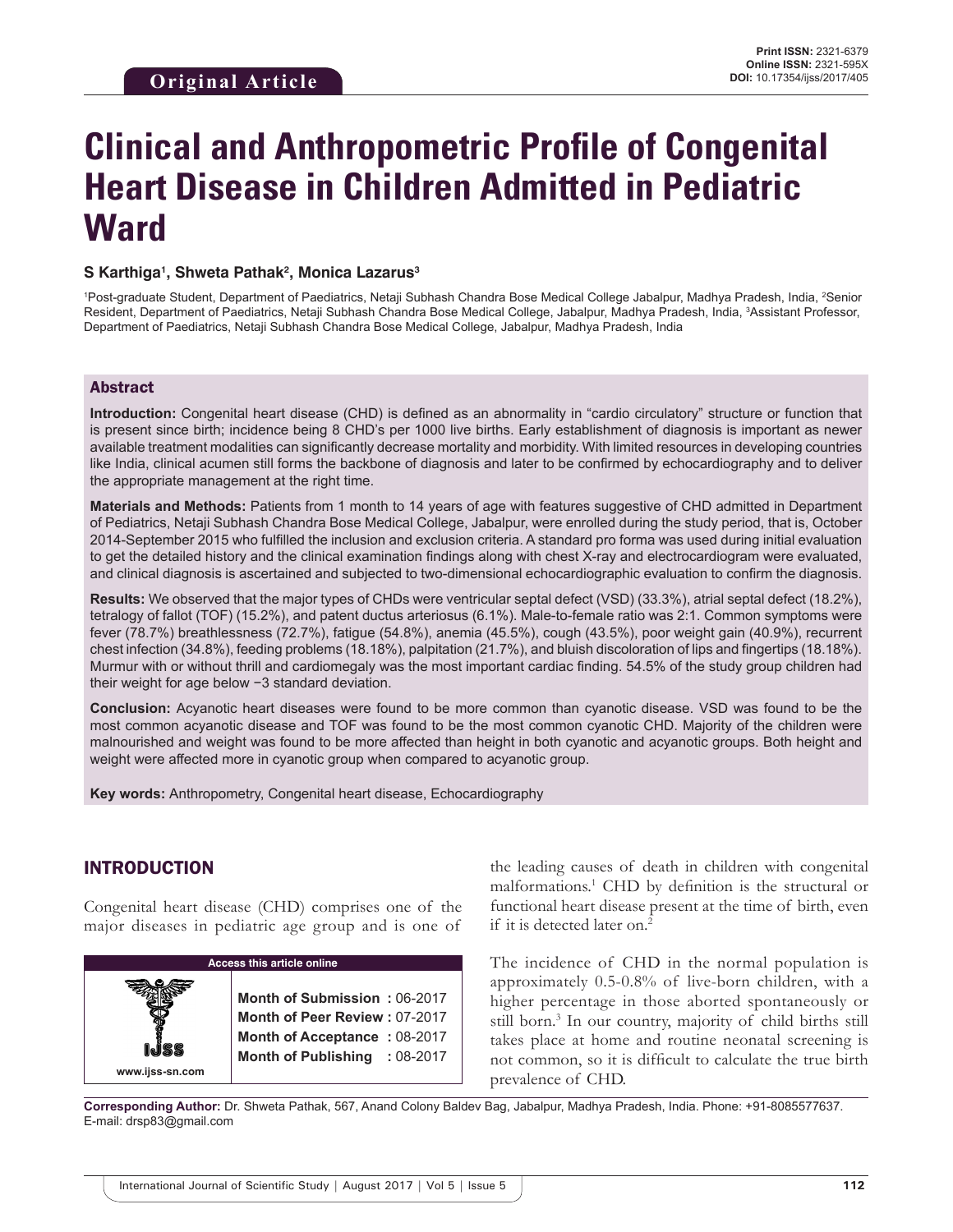To detect as many children with CHD as possible, including those with mild lesions, very intensive studies are required which may not be available at all hospitals.

Two-dimensional echocardiography (ECHO) has revolutionized the diagnosis and management of cardiac malformations. It is a non-invasive investigation that can precisely diagnose most CHDs as well as offer treatment options, whether medical or surgical.1

CHD may present at any age group ranging from neonate to adolescence and clinical presentation varies, from being totally asymptomatic to fatal complications.4

CHD, if left untreated is an important cause of morbidity and mortality in children, therefore early diagnosis and proper intervention is most important.

Many cases of CHD attend pediatric unit at Netaji Subhash Chandra Bose Medical College and Hospital, Jabalpur, and studies regarding relative frequency, age, sex distribution, and clinical profile of CHD are very scanty from this region.

## MATERIALS AND METHODS

This was a prospective, observational study conducted in the Department of Pediatrics. 66 patients were registered for this study over 1 year from January 2014 to 2015.

This study is carried out in children aged 0-14 years old. The cases with suspected CHD will be studied and confirmed by electrocardiography, chest X-ray, and ECHO. Written consent will be taken from the parents. All cases will be evaluated using the following variables age, sex, signs and symptom of CHD, type of CHD based on ECHO report, length, weight, Z-scores will be calculated for height/length for age, weight for age and weight for height/length, midupperarm circumference (below age of 5 years), duration of hospital stay, and immediate outcome. Height is measured in centimeters using infantometer below the age of 2 years and stadiometer above the age of 2 years and weight in kilograms using infant weighing scale and adult weighing scale. Head circumference is recorded at the level of supraorbital ridge to occipital protuberance in centimeters.

## **Inclusion Criteria**

1 month-14 year's both male and female with CHDs clinically detected and confirmed by investigations.

## **Exclusion Criteria**

- 1. Age  $\leq 1$  month
- 2. Children with acquired heart disease
- 3. Unstable patients who died before the confirmation of diagnosis.

## RESULT

This study included 66 patients of Congenital heart disease. 36 (54.5%) patients presented before 6 months of life. 10 of them, that is, 15.2% presented between 6 and 12 months, 4 patients (6.1%) presented between 1 and 2 years of age, 8 patients (12.1%) presented between 2 and 4 years, and similarly 8 patients (12.1%) presented after 4 years of age. There were 44 male and 22 female patients in our study and the ratio being 2:1.

Acyanotic CHD outnumbered cyanotic CHD. The most common lesion was ventricular septal defect (VSD) alone 36 (33.3%), followed by atrial septal defect (ASD) alone 22 (18.2%), tetralogy of fallot (TOF) 12 (15.2%), complex cyanotic 8 (12.1%), and patent ductus arteriosus (PDA) 4 (6.1%). 6 (9.09%) patients had ASD with VSD and 2 patients  $(3.03\%)$  each in groups  $ASD + VSD + PDA$ and VSD + PDA.

Clinical symptoms observed were fever 52 (78.79%), breathlessness 48 (72.73%), feeding problem 12 (18.18%), and cyanosis 12 (18.18%). Poor weight gain was presentation in 8 (12.12%) cases, and 14 (21.21%) patients presented with other symptoms.

History of first-degree consanguineous marriage was there in 18 parents (27.27%) and CHD in sibling was present in 2 children (3.03%). 4 patients had cleft lip and cleft palate. 2 (3.03%) children had Down syndrome. Imperforate anus, inguinal hernia, and biliary atresia were found in one patient each.

Examination findings observed in our study were respiratory distress 48 (72.73%), cyanosis 12 (318.18%), pallor 24 (36.3%), shock 2 (3.03%), and respiratory failure  $2(3.03\%)$ .

In our study, 52 (78.79%) children with CHD presented with murmur, 10 (15.15%) children (6.06%) had abnormal 1<sup>st</sup> or 2<sup>nd</sup> hear sounds on auscultation, and 10 children had normal findings on auscultation at presentation(Table 1-5).

## **Anthropometry**

## *Weight for age*

In children with acyanotic CHD, 26 (55%) of patients were found to have weight for age  $\leq -3$  standard deviation (SD) and 12 (25%) of patients were having weight for age falling between −2 SD and −3 SD. In children with cyanotic CHD, 10 (55.5%) patients were found to have weight for age <−3 SD and 4 (22.2%) patients were having weight for age falling between −2 SD and −3 SD.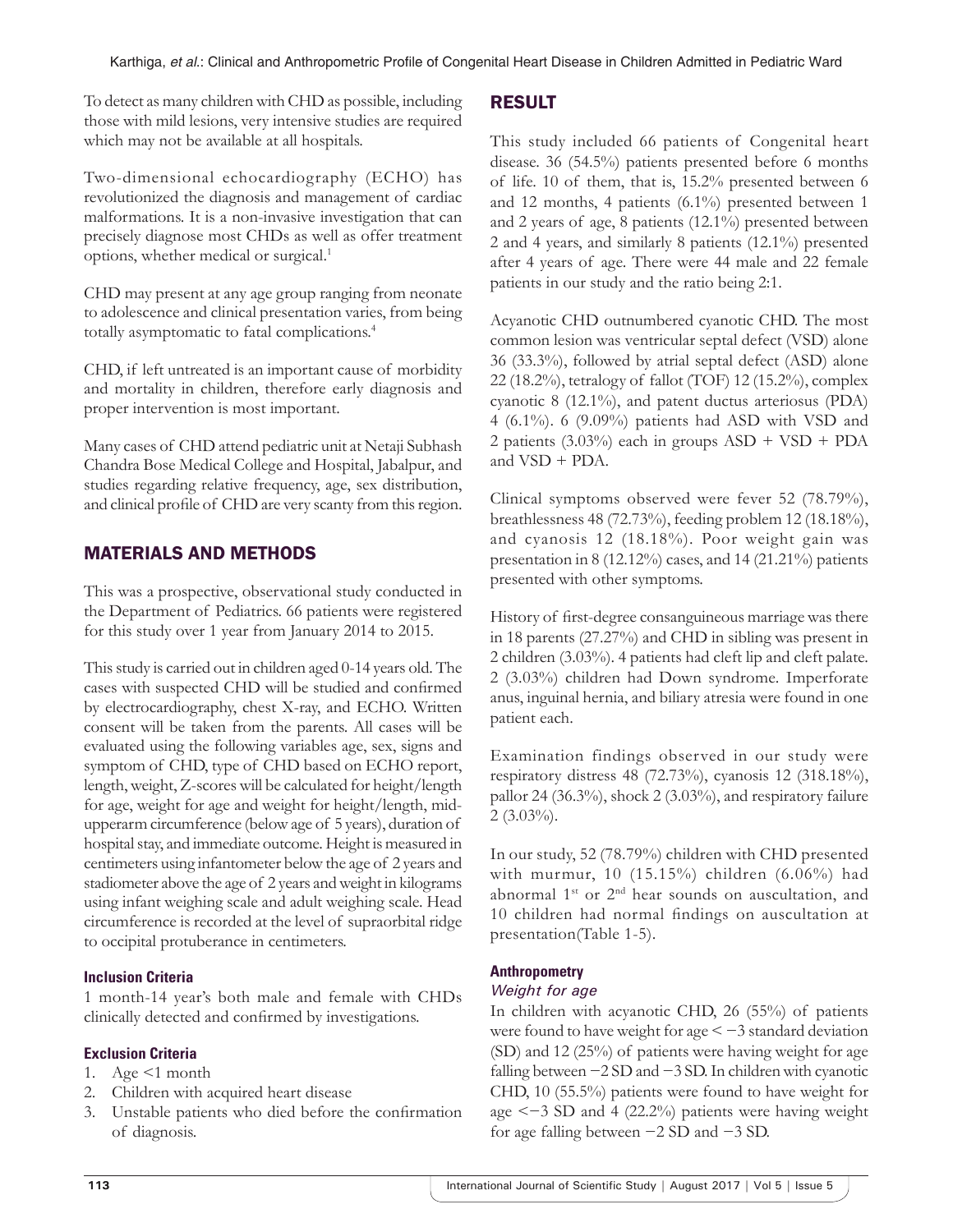#### *Height for age (H/LFA)*

A total of 14 (48.48%) children with acyanotic heart disease had their height for age below −3 SD and 12 (25%) of patients had their height for age falling between −2 SD and −3 SD. 2 (11.1%) of children with cyanotic heart disease had their height for age below −3 SD and 6 (33.3%) of patients had their height falling between −2 SD and −3 SD.

#### *Weight for height*

**CHD**

A total of 4 (83.3%) children with acyanotic heart disease had their height for age below −3 SD and 18 (37.5%) of patients had their height for age falling between −2 SD and −3 SD. None of the children with cyanotic heart disease had their height for age below −3 SD and 6 (36.36%) of patients had their height falling between −2 SD and −3 SD.

#### **Table 1: Age‑wise distribution of cases**

| Age group    | Number of patients (%) |
|--------------|------------------------|
| $<$ 6 months | 36(54.5)               |
| 6-12 months  | 10(15.2)               |
| 13-24 months | 4(6.1)                 |
| 25-48 months | 8(12.1)                |
| >48 months   | 8(12.1)                |

| Table 2: Gender distribution of CHD |               |  |  |  |
|-------------------------------------|---------------|--|--|--|
| Gender                              | Frequency (%) |  |  |  |
| Male                                | 44 (66.6)     |  |  |  |
| Female                              | 22(44.4)      |  |  |  |

## **Table 3: Relative frequency of various types of**

| uw                  |                        |  |  |  |  |
|---------------------|------------------------|--|--|--|--|
| <b>Types of CHD</b> | Number of patients (%) |  |  |  |  |
| <b>VSD</b>          | 22(33.3)               |  |  |  |  |
| ASD                 | 12(18.2)               |  |  |  |  |
| <b>TOF</b>          | 10(15.2)               |  |  |  |  |
| <b>PDA</b>          | 4(6.1)                 |  |  |  |  |
| Complex cyanotic    | 8(12.1)                |  |  |  |  |
| ASD+VSD             | 6(9.09)                |  |  |  |  |
| ASD+VSD+PDA         | 2(3.03)                |  |  |  |  |
| VSD+PDA             | 2(3.03)                |  |  |  |  |

CHD: Congenital heart disease, VSD: Ventricular septal defect, ASD: Atrial septal defect, PDA: Patent ductus arteriosus, TOF: Tetralogy of fallot

#### *Body mass index (BMI)*

A total of 13 (27.2%) children with acyanotic heart disease had their BMI below −3 SD and 8 (16.6%) of patients had their BMI falling between  $-2$  SD and  $-3$  SD. 6 (30.77%) children with cyanotic heart disease had their BMI below −3 SD and 2 (33.33%) children had their BMI falling between −2 SD and −3 SD.

## *Mid-upper arm circumference (MUAC)*

It was taken in children of age group 6 months-5 years (12 children). Among them, 75% had their MUAC < 12.5 cm and 33.33% had < 11.5 cm.

## *Head circumference*

Out of the total 66 children, 8 (12.1%) children had microcephaly.

## **DISCUSSION**

## **Age at Presentation (Table 5-10)**

The age at detection of CHD varies due to the normal hemodynamic alterations occurring after birth such as fall in pulmonary vascular resistance, physiological, and anatomical closure of PDA. Many CHDs, especially minor defects tend to be asymptomatic and hence missed unless specifically sought.<sup>5</sup>

A study by Jatav *et al.*5,6 showed only 37.06% of CHD cases were detected by the age of 1 year and up to 15.51% were detected after the age of 18 year, so this delay in the diagnosis can be explained due to lack of awareness, health facilities, and pediatric care program's in India.<sup>7</sup>

Shah *et al.*<sup>8</sup> in their study showed that out of 84 CHD cases, 8 children (9.1%) presented before 1 month of age and 39 cases (46.4%) presented between 1 and 12 months. This study showed that CHD presented more frequently during infancy. 31% of cases presented between 1 and 5 years, 4.8% between 5 and 9 years and 8.3% after 9 years.

Khan *et al.*<sup>9</sup> study on patients from birth to 10 years of age with clinical and ECHO evidence of CHD showed more than two-thirds (71%) patients were  $\leq 1$  year of age. Out of these, 79 (69.3%) patients had acyanotic and 35 (30.7%) had cyanotic congenital heart lesions.

#### **Table 4: Age‑wise distribution of various types of CHD**

| Age group        | <b>ASD</b> | VSD | <b>PDA</b> | ASD+VSD+PDA | <b>ASD+VSD</b> | <b>VSD+PDA</b> | TOF | <b>Complex cyanotic</b> | Percentage |  |
|------------------|------------|-----|------------|-------------|----------------|----------------|-----|-------------------------|------------|--|
| 6 month and less |            |     |            |             |                |                |     |                         | 54.5       |  |
| 7-12 months      |            |     |            |             |                |                |     |                         | 15.2       |  |
| 13-24 months     |            |     |            |             |                |                |     |                         | 6.1        |  |
| 25-48 months     |            |     |            |             |                |                |     |                         | 12.1       |  |
| >48 months       |            |     |            |             |                |                |     |                         | 12.1       |  |

CHD: Congenital heart disease, VSD: Ventricular septal defect, ASD: Atrial septal defect, PDA: Patent ductus arteriosus, TOF: Tetralogy of fallot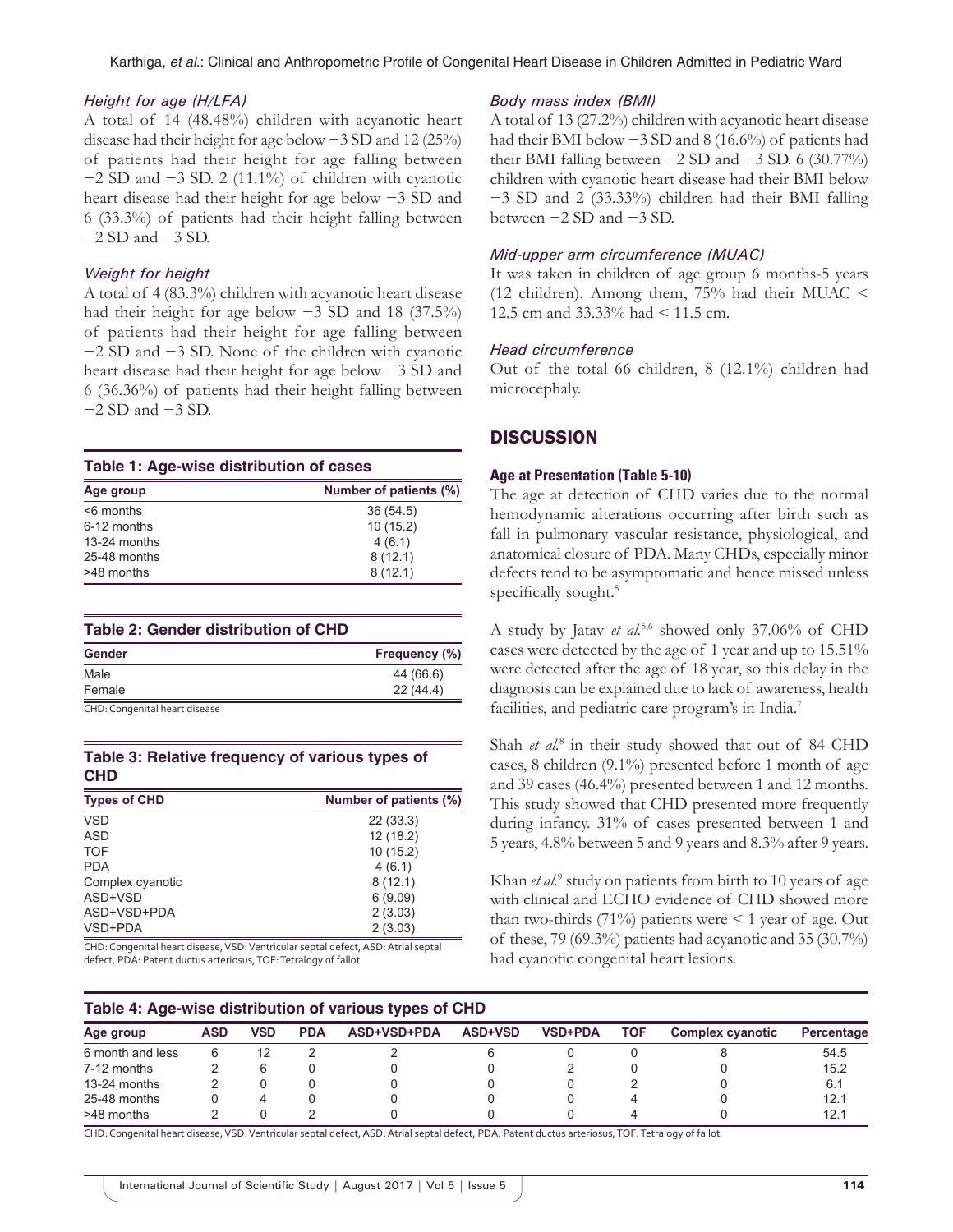|  |  | <b>Table 5: Clinical presentation of CHD</b> |  |  |  |
|--|--|----------------------------------------------|--|--|--|
|--|--|----------------------------------------------|--|--|--|

| <b>Complaints</b>    | Frequency (%) |  |  |
|----------------------|---------------|--|--|
| Fever                | 52 (78.79)    |  |  |
| Breathing difficulty | 48 (72.73)    |  |  |
| Feeding difficulty   | 12 (18.18)    |  |  |
| Poor weight gain     | 27 (40.9)     |  |  |
| Other symptoms       | 14 (21.21)    |  |  |
| Cyanosis             | 12 (18.18)    |  |  |
| Pallor               | 24 (36.36)    |  |  |
| Respiratory distress | 48 (72.73)    |  |  |
| Shock                | 2(3.03)       |  |  |
| Respiratory failure  | 2(3.03)       |  |  |
| Murmur               | 52 (78.79)    |  |  |
| Abnormal sounds      | 10 (15.15)    |  |  |
| Anemia               | 30(45.5)      |  |  |

CHD: Congenital heart disease

## **Table 6: Prevalence of undernutrition, failure to thrive, short stature, and microcephaly in children with acyanotic CHD**

| <b>Standard</b><br><b>Deviation</b> | <b>WFA</b>                                            | L/HFA                        | <b>WFH/A</b>                   | HC.       | <b>BMI</b> |
|-------------------------------------|-------------------------------------------------------|------------------------------|--------------------------------|-----------|------------|
| $<-3$ SD                            |                                                       | 26 (54.1) 14 (29.1) 4 (83.3) |                                | 4 (8.3)   | 13(27)     |
| $-3$ to $\le$ -2 SD                 | 12(25)                                                | 12 (25)                      | 18 (37.5)                      | 40 (83.3) | 8(16.6)    |
| $>-2$ SD                            | 10(20)                                                |                              | $22(45.8)$ $26(54.1)$ $4(8.3)$ |           | 27(56.2)   |
|                                     | $\mathbf{r}$ . $\mathbf{r}$ . The set of $\mathbf{r}$ |                              |                                |           |            |

SD: Standard deviation, CHD: Congenital heart disease

## **Table 7: Prevalence of undernutrition, failure to thrive, short stature, and microcephaly in children with cyanotic CHD**

| <b>Standard</b><br><b>Deviation</b>                   | <b>WFA</b> | L/HFA    | <b>WFH/L</b> | <b>HC</b> | <b>BMI</b> |
|-------------------------------------------------------|------------|----------|--------------|-----------|------------|
| $<-3$ SD                                              | 10(55.5)   | 2(11.1)  | (0)          | 4(22.2)   | 6(33.33)   |
| $-3$ to $<$ 2 SD                                      | 4(22.2)    | 6(33.3)  | 6(36.36)     | 14(77.7)  | 2(11.1)    |
| $>-2$ SD                                              | 4(22.2)    | 10(55.5) | 12 (27.27)   | 0         | 10(55.5)   |
| SD: Standard deviation, CHD: Congenital heart disease |            |          |              |           |            |

| <b>Table 8: Parental consanguinity</b> |            |  |  |
|----------------------------------------|------------|--|--|
| <b>History of consanguinity</b>        | $N$ (%)    |  |  |
| Yes                                    | 18 (27.27) |  |  |
| No.                                    | 48 (72.73) |  |  |

| Table 9: CHD in sibling              |            |  |
|--------------------------------------|------------|--|
| <b>CHD in sibling</b>                | N(%        |  |
| Yes                                  | 2(3.03)    |  |
| <b>No</b>                            | 64 (96.97) |  |
| $C \cup D$ $C$ $U \cup U$ $U \cup U$ |            |  |

CHD: Congenital heart disease

## **Table 10: Associated malformations**

| <b>Malformations</b>   | Number of patients (%) |
|------------------------|------------------------|
| Down syndrome          | 2(3.03)                |
| Cleft lip/palate       | 4(6.06)                |
| Imperforate anus       | 2(3.03)                |
| Inguinal hernia        | 2(3.03)                |
| <b>Biliary atresia</b> | 2(3.03)                |

da Silva *et al*. studied on 135 hospitalized children with CHD in Brazil. The average age was 4.74 months (SD  $\pm$  3.78) in those children, with 25% up to 1 month and 75% up to 8 months old. However, the highest frequency occurred in the age range of up to 3 months (46.7%).<sup>6</sup>

In our study, 18 out of 33 patients were presented before 6 months of life  $(54.5\%)$ . Five of them, that is,  $15.2\%$ presented between 6 and 12 months, 6.1% presented between 1 and 2 years of life, and 12.1% presented between 2 and 4 years of life. Four patients (12.1%) presented after 4 years of age.

#### **Gender Distribution**

CHD as a whole occurs with equal frequency in male and females but some lesions such as aortic stenosis (AS), coarctation of aorta, transposition of great vessels, and TOF are more common in males, whereas ASDs are more common in females.10

Khan *et al.*<sup>9</sup> stated in their study that out of 114 patients 60 (52.6%) were males and 54 (47.4%) were females with a male-to-female ratio of 1.1:1.

da Silva *et al*. also observed 66.7% were male children, corresponding to two boys for one girl, and this proportion was higher (four boys for one girl) in extreme ends of the confidence intervals, whereas the lowest percentage of female children is 20%, and the highest for male  $80\%$ .

In our study, total number of patients was 66, out of which 33 were male and 22 were female with a male-to-female ratio of 2:1.

## **Clinical Presentation**

The clinical presentation of CHD varies according to the type and severity of the defect.<sup>11</sup> In infancy and childhood, the usual presenting features are cyanosis, digital clubbing, murmur, syncope, squatting, heart failure, arrhythmia, and failure to thrive.<sup>12</sup> The adolescent and adults present with heart failure, murmur, arrhythmia, cyanosis, hypertension, and late consequences of previous cardiac surgery (e.g., arrhythmia, heart failure).12

Breathlessness 60%, fatigue 54.8%, cough 43.5%, poor weight gain 41.7%, recurrent chest infection 34.8%, fever 28.7%, feeding problem 26.1%, palpitation 21.7%, cyanotic spell 13%, and convulsion 1.7% were the clinical presentations observed by Sharmin *et al.*<sup>13</sup>

Recurrent respiratory tract infections were the most common symptom (40%) in a study by Smita *et al.* in rural India in 2011-2013.14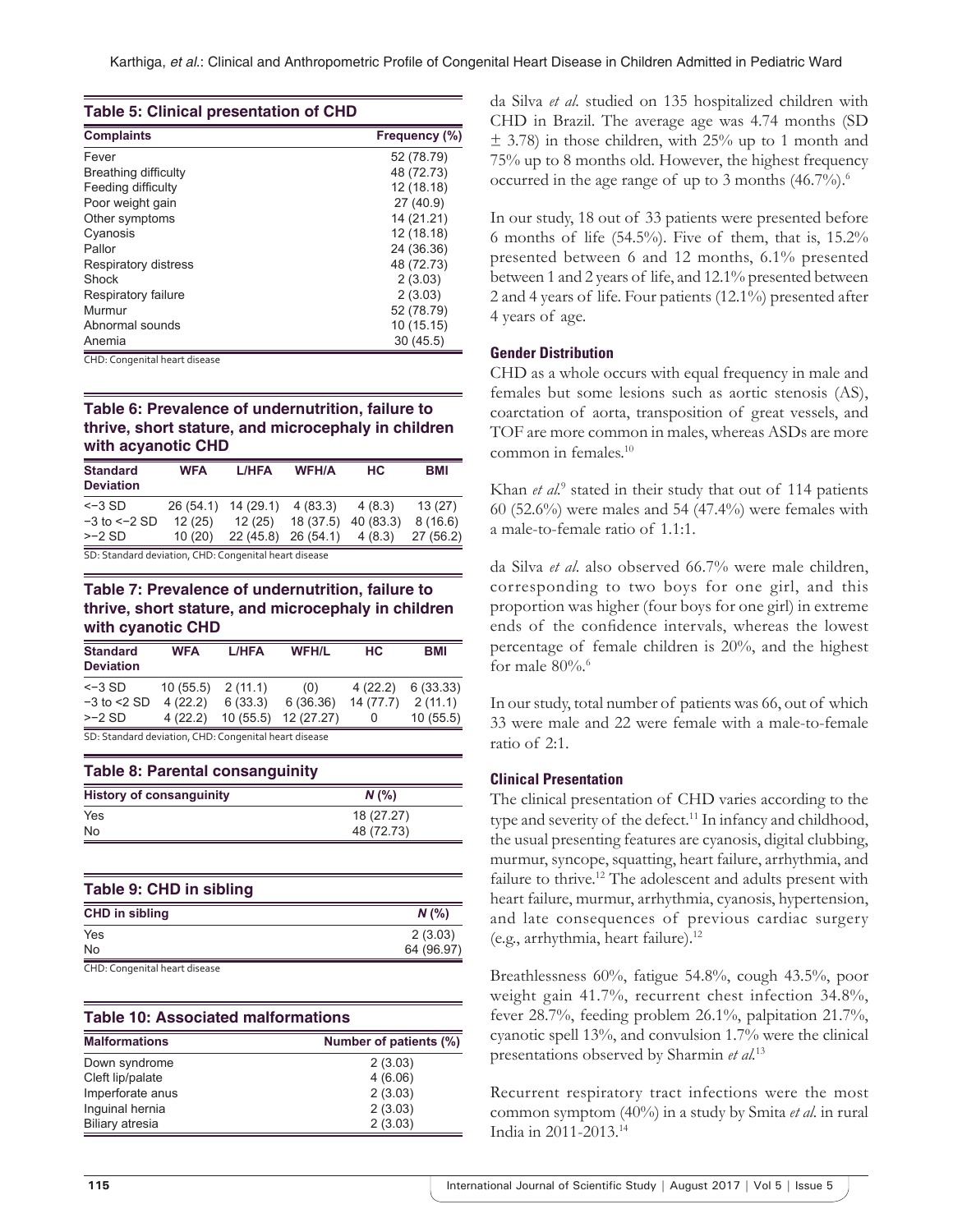In a study by Sandeep *et al.*, 15 the most common examination finding was tachypnea (88%) followed by tachycardia (76%). Other findings were cyanosis (26%), fever (24%), and 6% of infants had edema.

The clinical symptoms we observed in our study were fever 52 (78.79%), breathlessness 48 (72.73%), feeding problem 12 (18.18%), and cyanosis 12 (18.18%). Poor weight gain was presentation in 8 (12.12%) cases and 14 (21.21%) patients presented with other symptoms.

## **Relative Frequency of Lesions**

The relative frequency of the most common lesions varies with different reports but nine common lesions form 80% of CHD as stated by Jackson *et al.* in their study.16 These are VSD (36%), ASD (5%), patent arterial duct (9%), atrioventricular septal defect (AVSD) (4%), pulmonary stenosis (PS) (9%), AS (5%), coarctation of aorta (5%), transposition of great arteries  $(4\%)$ , and TOF  $(4\%)$ . The other 20% of CHD consists of many rare or complex lesions.16

In our study, VSD was the most common congenital heart defect which was accounting for 33.3% of CHD cases and correlates well with the reported range of 21- 53% in the literature. ASD was the second most common CHD in our study comprising 18.2%. This correlates well with the frequency of 10-23% reported in various Indian studies, but it is higher than 6-8% reported from Western countries.17 TOF was the most common cyanotic CHD comprising  $15.2\%$ , correlating well with other studies.<sup>17-20</sup>

## **Anthropometry**

Mechanisms for growth deficiency in CHD are multifactorial including associated chromosomal anomalies/genetic syndromes, inadequate nutrition due to feeding difficulties, and poor nutritional absorption from the digestive tract in chronic congestive heart failure (CHF).<sup>15</sup> However, inadequate caloric intake appears to be the most important cause of growth failure in CHD.<sup>21,22</sup> A characteristic feeding pattern of children with CHD is defined, with a large variation in caloric intake.<sup>21</sup>

Furthermore, increased caloric support is required to sustain the increased myocardial, respiratory, and neurohumoral functions in CHD-related heart failure. Chronic CHF and chronic underoxygenation in CHD impair cellular metabolism and cell growth, whereas repeated chest infections demand an increased metabolism.23

Smita *et al.*<sup>14</sup> performed a study on clinical profile of patients with acyanotic CHD in pediatric age group in rural India. In their study, weight of 68% cases was below

 $10<sup>th</sup>$  percentile while height was below  $10<sup>th</sup>$  percentile in 25% of cases.

According to da Silva et al.,<sup>6</sup> variables significant for malnutrition in logistic regression models were sex, type of heart disease, birth weight, birth length, subscapular thickness, triceps thickness, and cephalic circumference.

## **Associated Anomalies**

In the study by Sandeep *et al.*, 15 the most common associated anomaly was involving the musculoskeletal system (58.33%) which includes Congenital Telipes Equinovarus, Polydactyly(CTEV), and webbed neck. Down syndrome was seen in 5 children. In our study, two patients had cleft lip and cleft palate. One child had Down syndrome. Imperforate anus, inguinal hernia, and biliary atresia were found in 2 patients each.

## **Parental Consanguinity**

Becker *et al*. in his study found that the first-cousin consanguinity was significantly associated with VSD, ASD, AVSD, PS, and pulmonary atresia. There was no relationship between consanguinity and TOF, tricuspid atresia, AS, coarctation of the aorta, and PDA.

In the present study, the history of first-degree consanguineous marriage was there in 18 (27.27%).

## **CONCLUSION**

CHD is the leading cause of death in children with malformation. Acyanotic heart diseases were found to be more common than cyanotic disease. VSD was found to be the most common acyanotic disease, and TOF was found to be the most common cyanotic CHD. Weight was found to be more affected than height in both cyanotic and acyanotic groups. Both height and weight were affected more in cyanotic group when compared to acyanotic group.

## REFERENCES

- 1. Eugene B. Congenital heart disease in infancy and childhood. Heart Diseases; Text Book of Cardiovascular Medicine. 8<sup>th</sup> ed. Philadelphia, PA: W. B. Saunders Co.; 2007.
- 2. Graham G, Rossi E. Heart Disease in Infants and Children. 1st ed. London: Edward Arnold; 1980.
- 3. Ward C. Clinical significance of the bicuspid aortic valve. Heart 2000;83:81-5.
- 4. Sonali T, Sushma M, Surekha J. Epidemiology of congenital heart disease among hospitalized patients. Bombay Hosp J 2004;46:36-43.
- 5. Jatav RK, Kumbhare MB, Srinivas M, Rao DR, Kumar PG, Reddy PR, *et al*. Prevalence and pattern of CHD in Karimnagar, India: Diagnosed clinically and by trans-thoracic-two-dimensional echocardiography. Int J Res Med Sci 2014;2:186-92.
- 6. da Silva VM, de Oliveira Lopes MV, de Araujo TL. Growth and nutritional status of children with congenital heart disease. J Cardiovasc Nurs 2007;22:390-6.